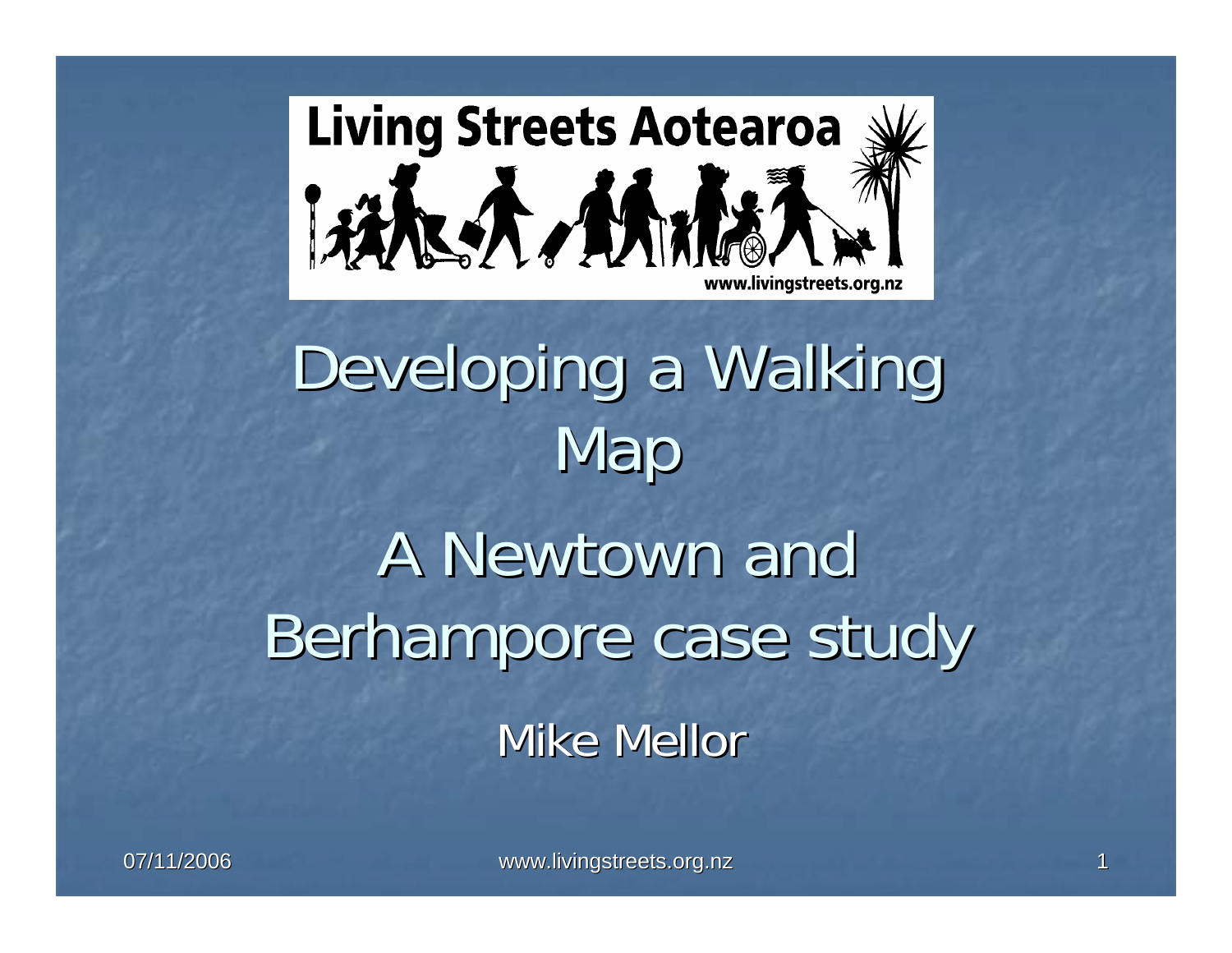## **Introduction**

**Land Transport New Zealand/Health** Sponsorship Council walking initiative

**Examplements School Travel Plan maps** being produced for HSC by Educating NZ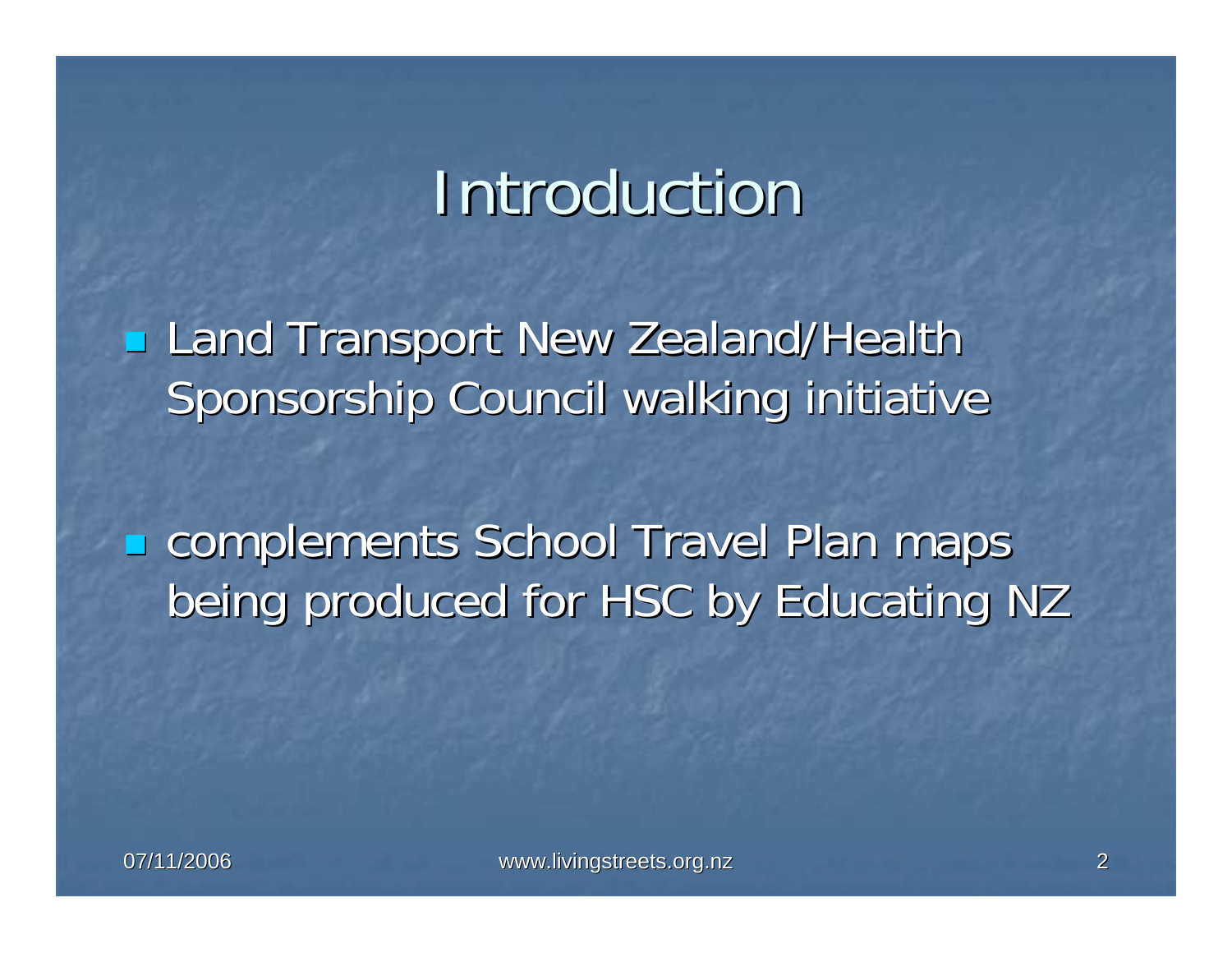## Aims

to increase walking as a transport mode in Newtown, by the production of a map including information such as routes, length, steps, time, health benefits, destinations

 $\blacksquare$  to act as a pilot for community walking maps

**The The HSC Walking Maps Tool Box** to contribute to the HSC Walking Maps Tool Box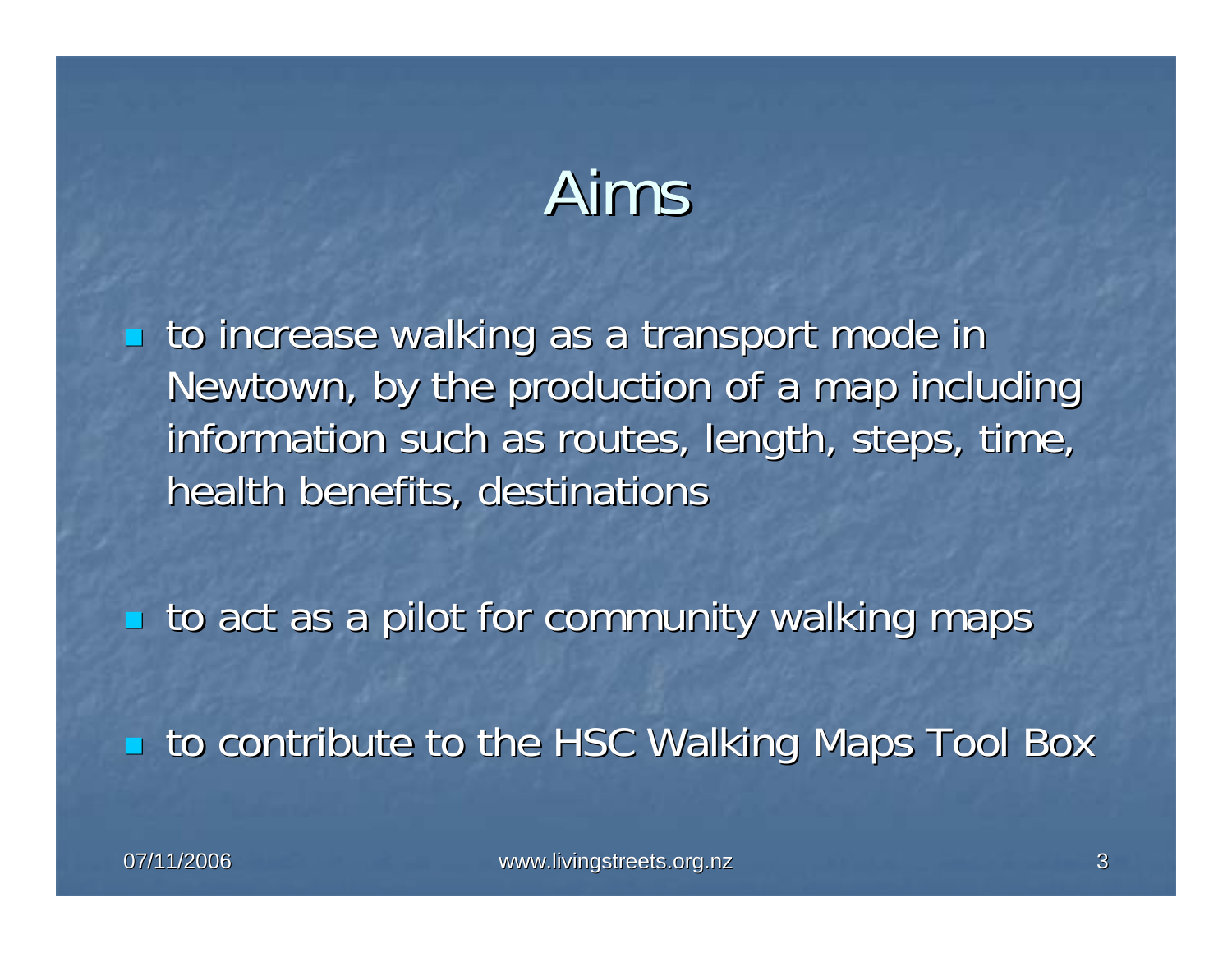### **Barriers to Walking**

(based on SPARC 2003, Obstacles to Action: A study of New Zealanders' Activity and Nutrition).

Commitment:  $\blacksquare$  Lack of time due to work  $\blacksquare$  Too hard to stick to a routine Lack of energy/too tired  $\blacksquare$ Rather be doing other things **Lack of time due to family Too many household chores** Get bored easily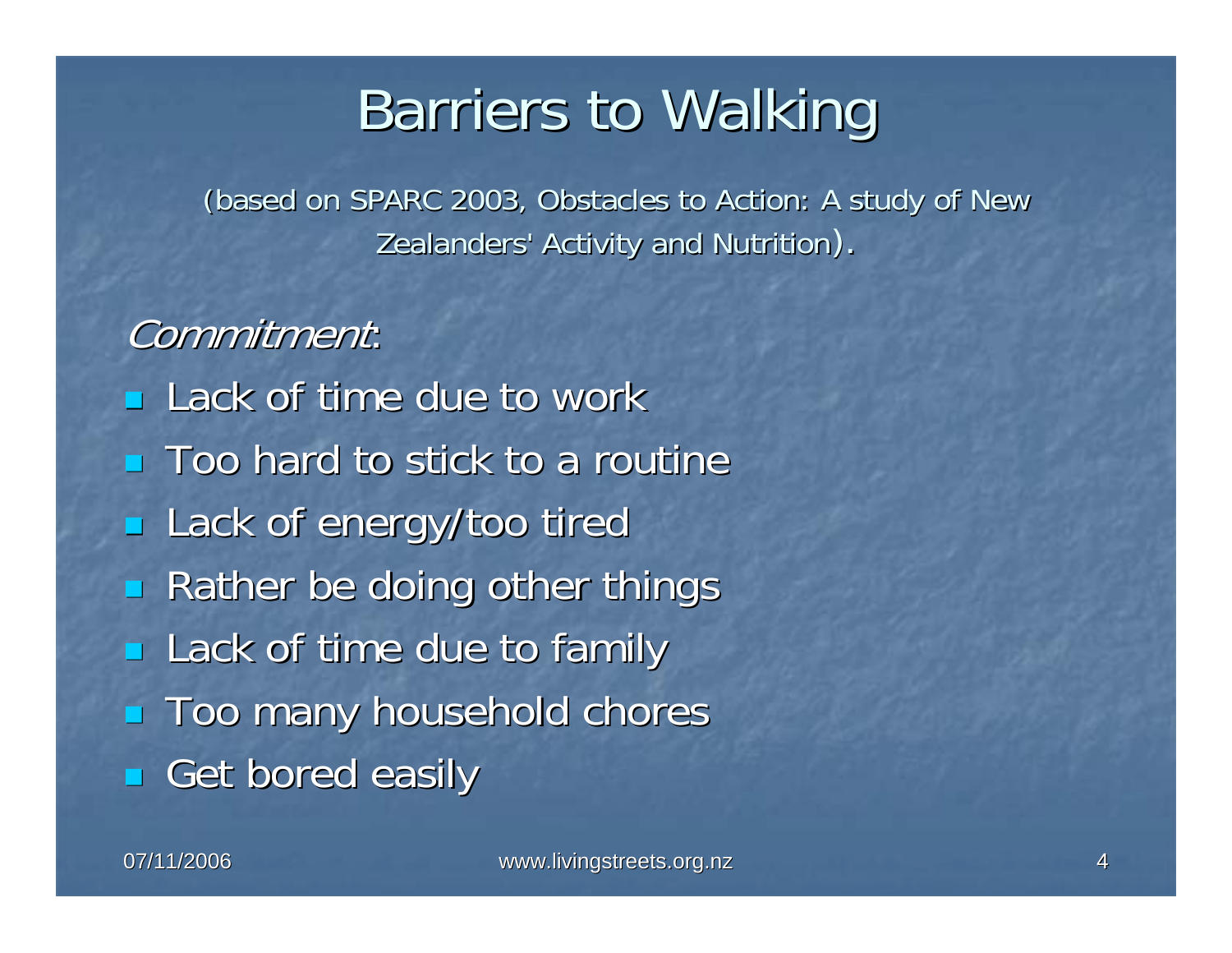## Barriers to Walking (2)

Community-related:  $\blacksquare$  No-one to walk with **Others discourage me Safety concerns**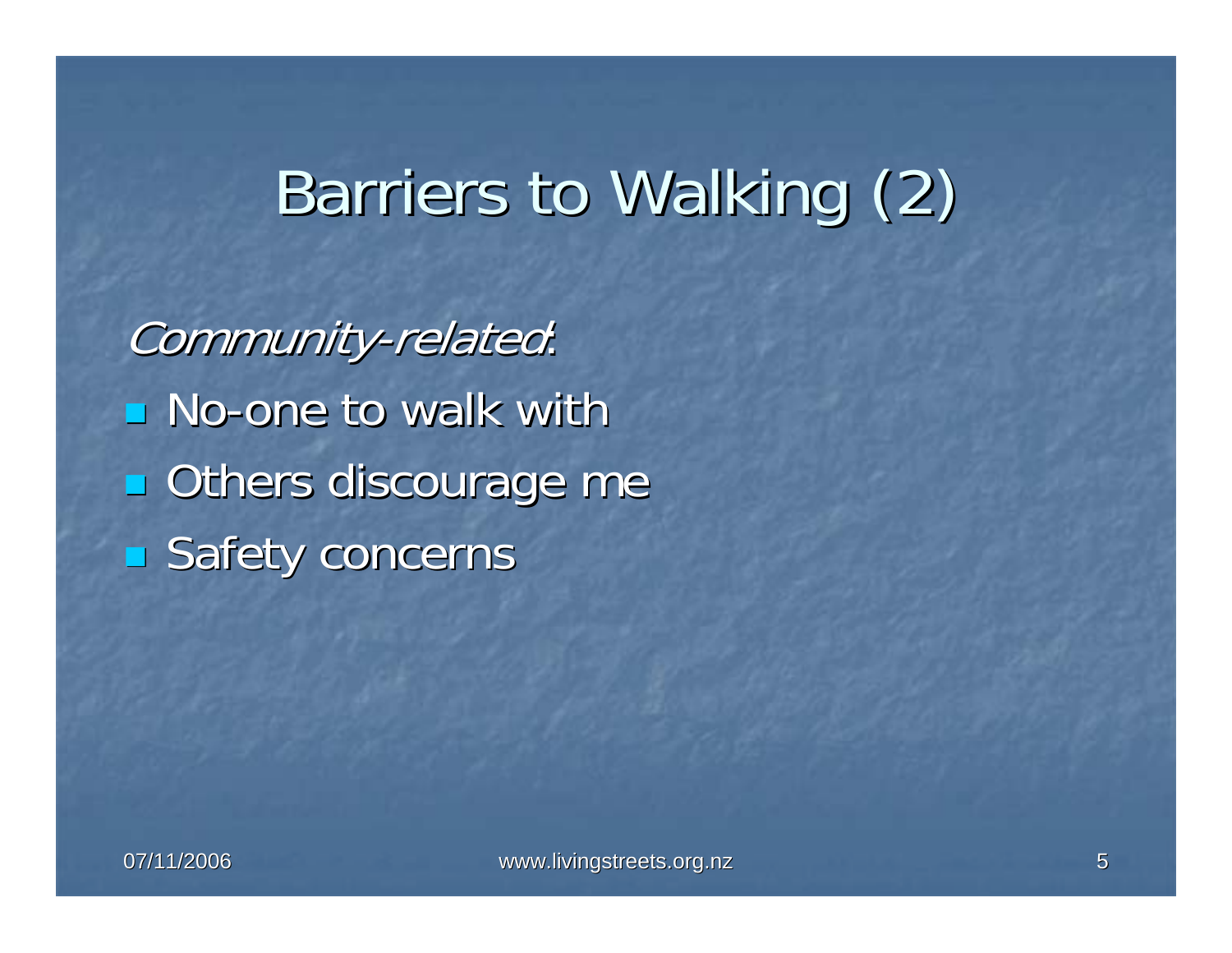## Barriers to Walking (3)

Physical: **E** Arthritis or health problems **u** Walking is uncomfortable **Don't know where to walk to Poor infrastructure - steps, lights, shelter, steps, steps**, steps, shelter, surfacing  $\blacksquare$  Traffic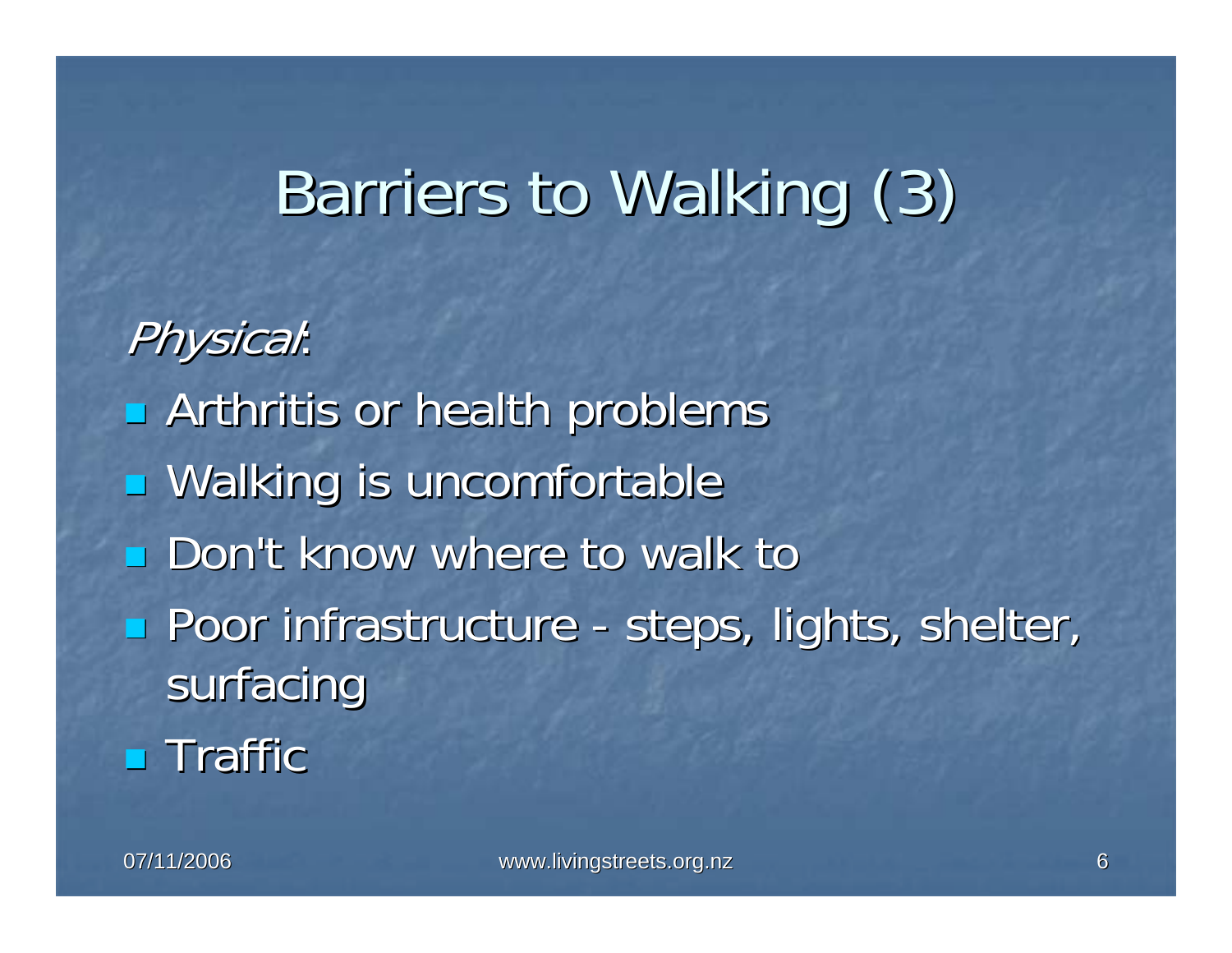## About Newtown & Berhampore



wellington suburbs.pdf

07/11/2006 07/11/2006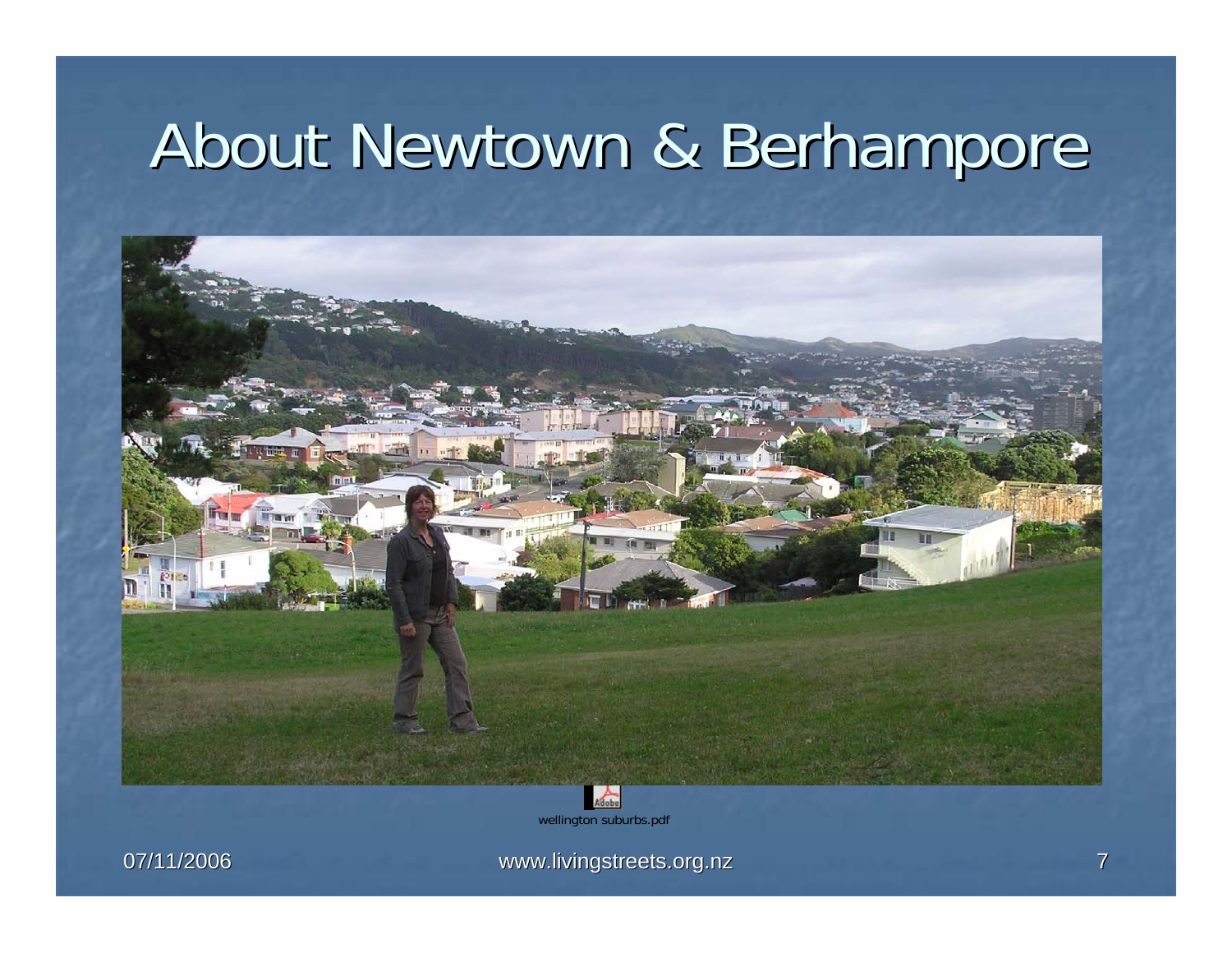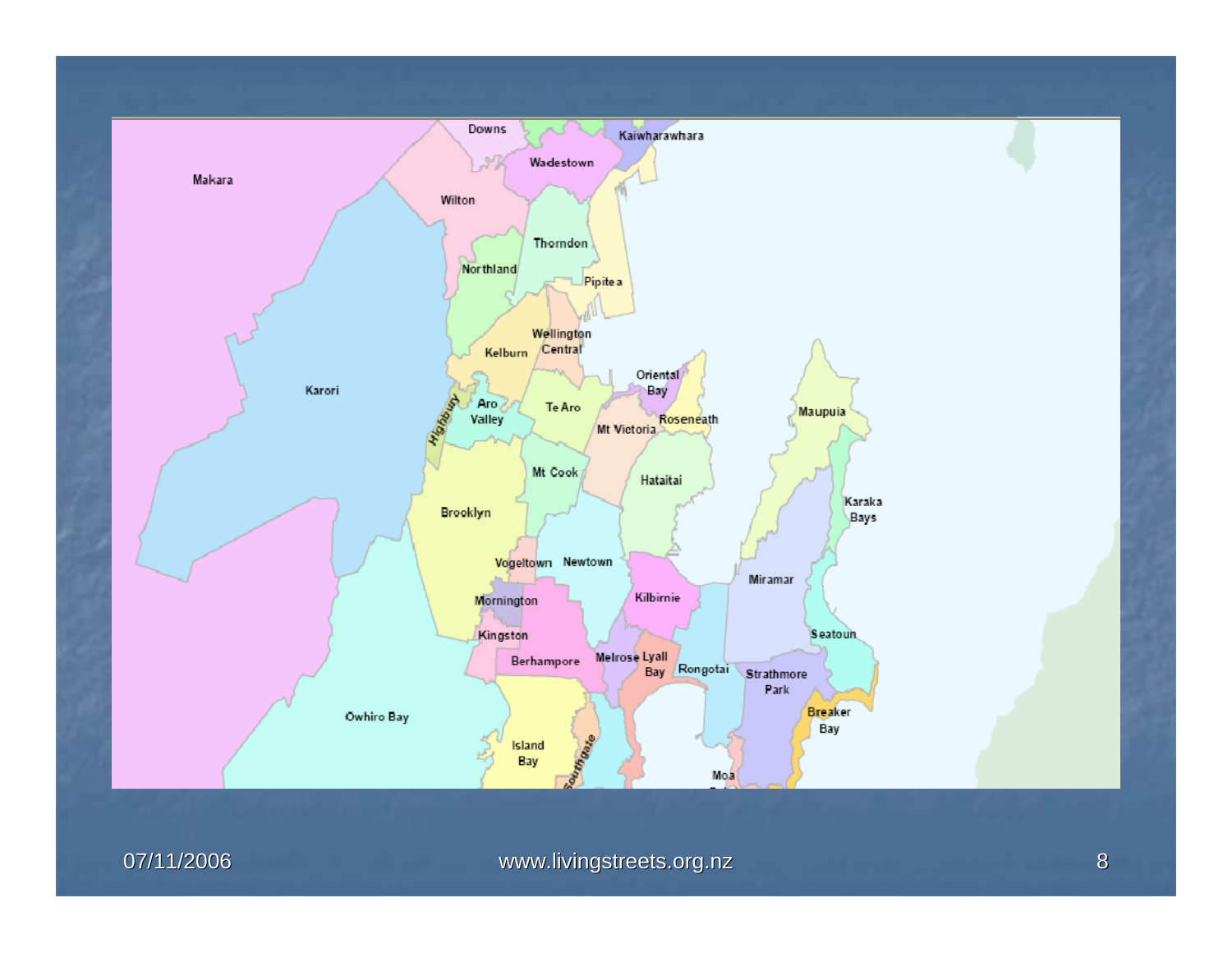## Data gathering

**Through residents' association, health** providers, employers, churches, ethnic groups, rest homes, local council, etc

**E** Meetings, questionnaires, interviews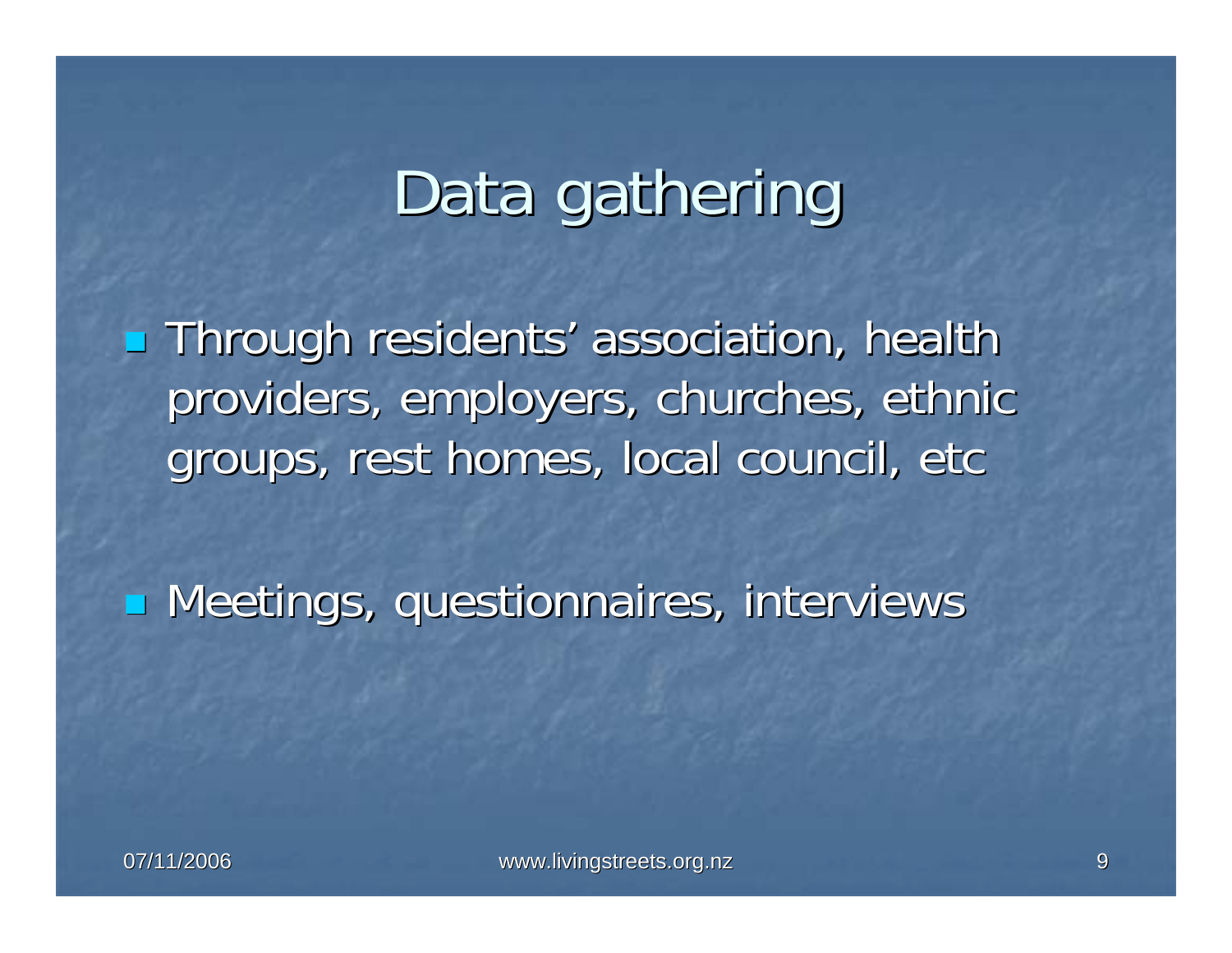## Why people walk

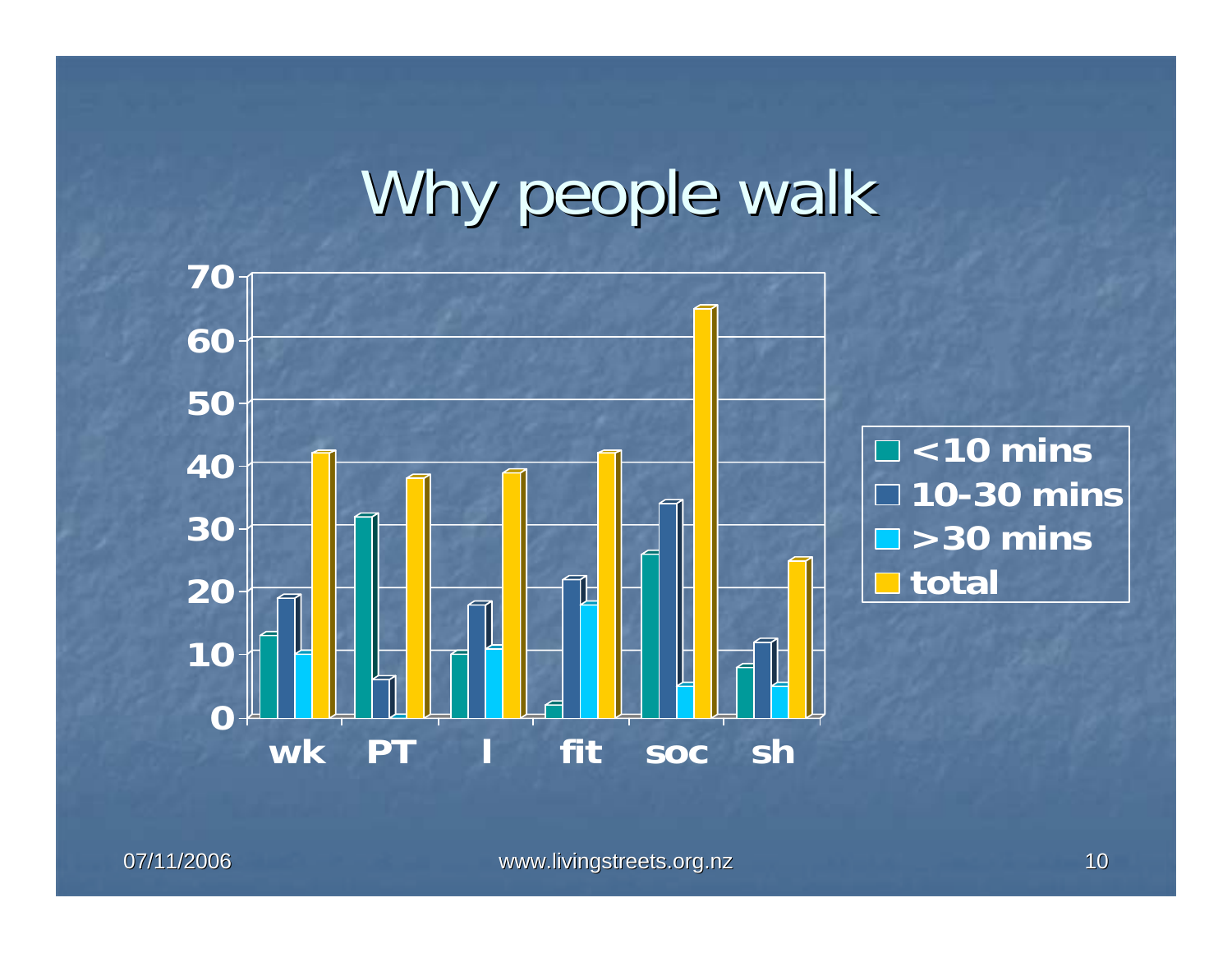## What people want to know

**75%** How long the walk will take **68%** What the weather is going to be like **64%** How safe the route is (e.g. traffic, lighting, surface) **57%** How far it is **45%** How to get to where you want to go **44%** How easy or hard the walk is **17%** Knowing where amenities are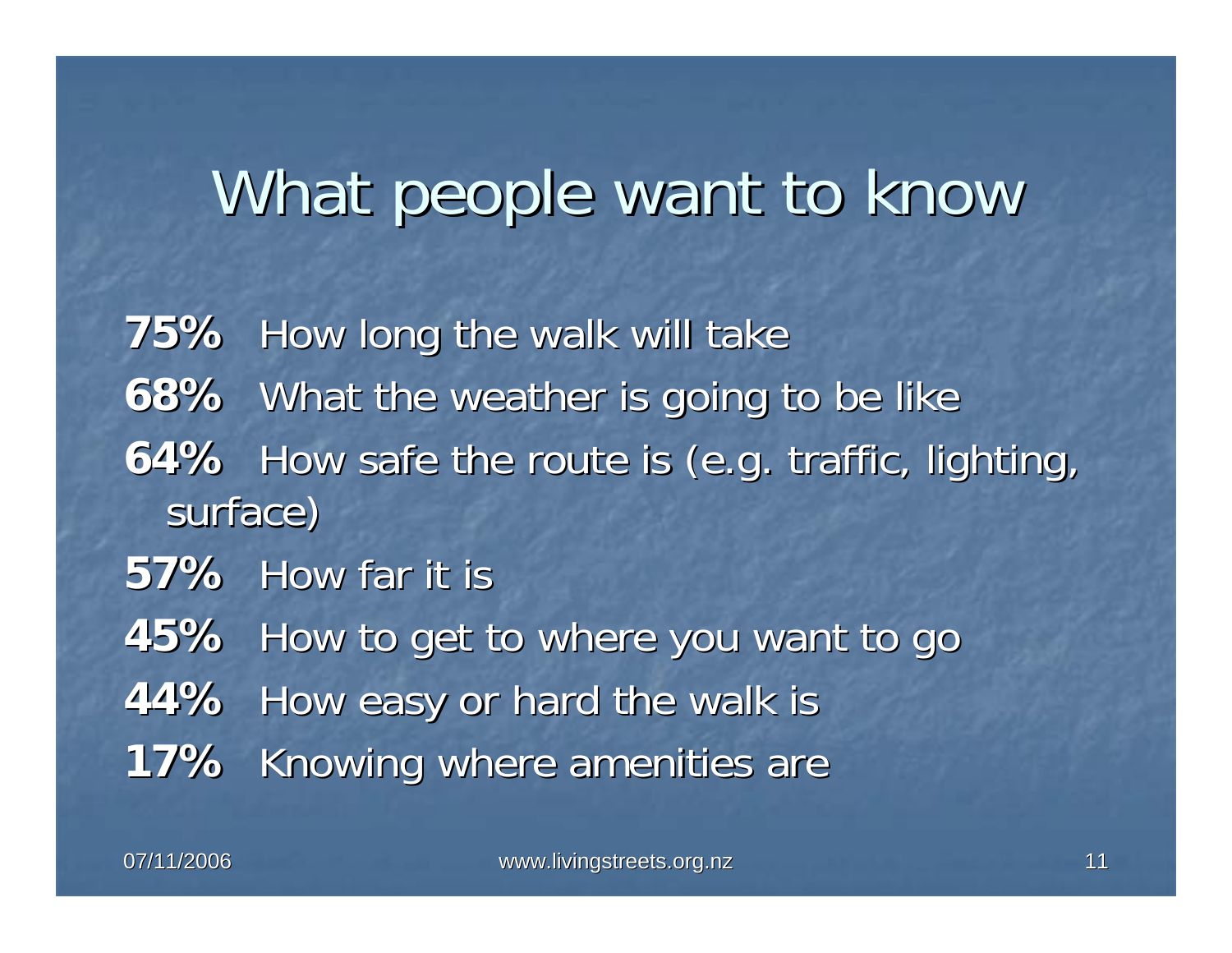## What stops people walking

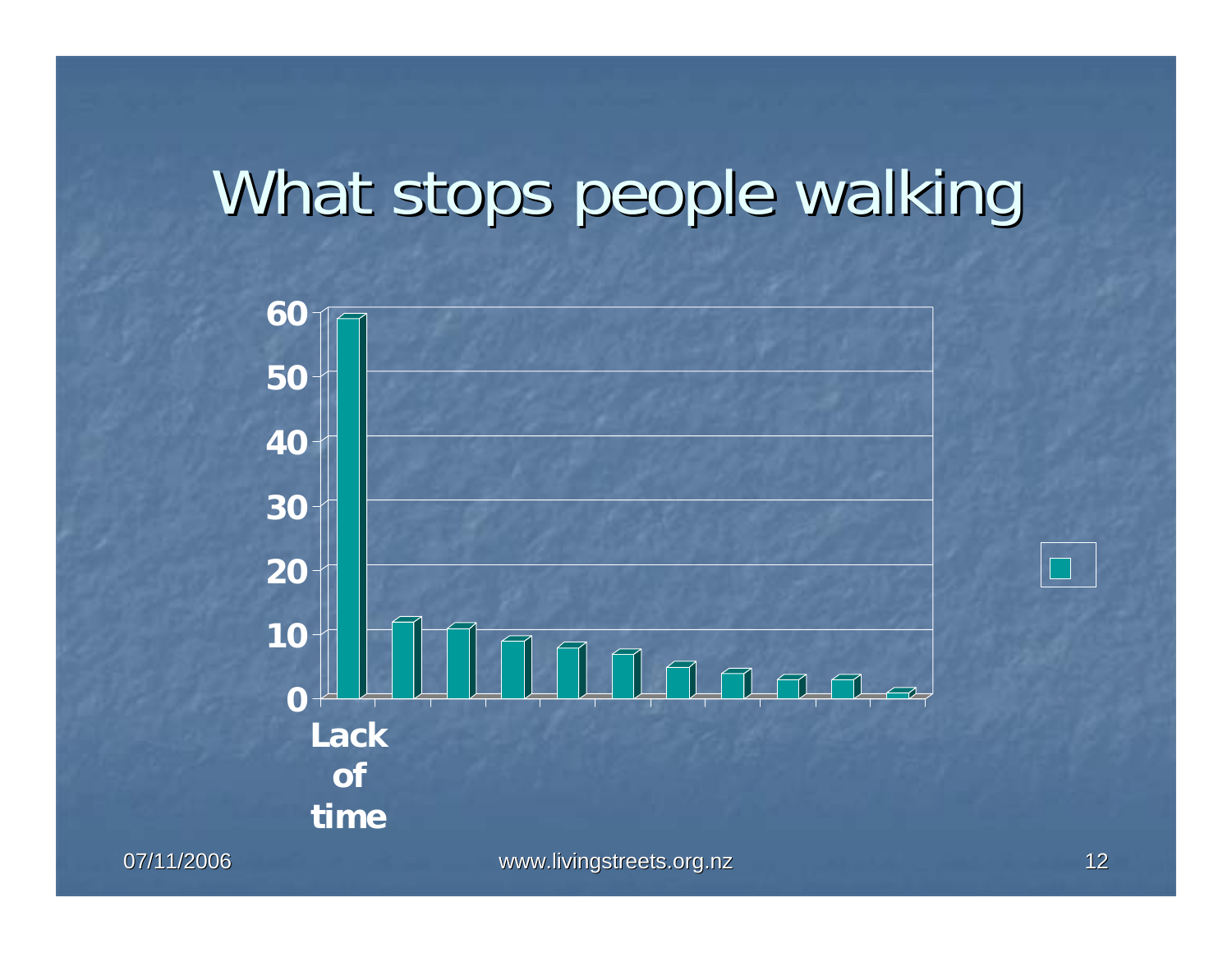If you had a map of walking **routes in or through Newtown, routes in or through Newtown, how likely would you be to how likely would you be to**  walk more often than you **currently do? currently do?**

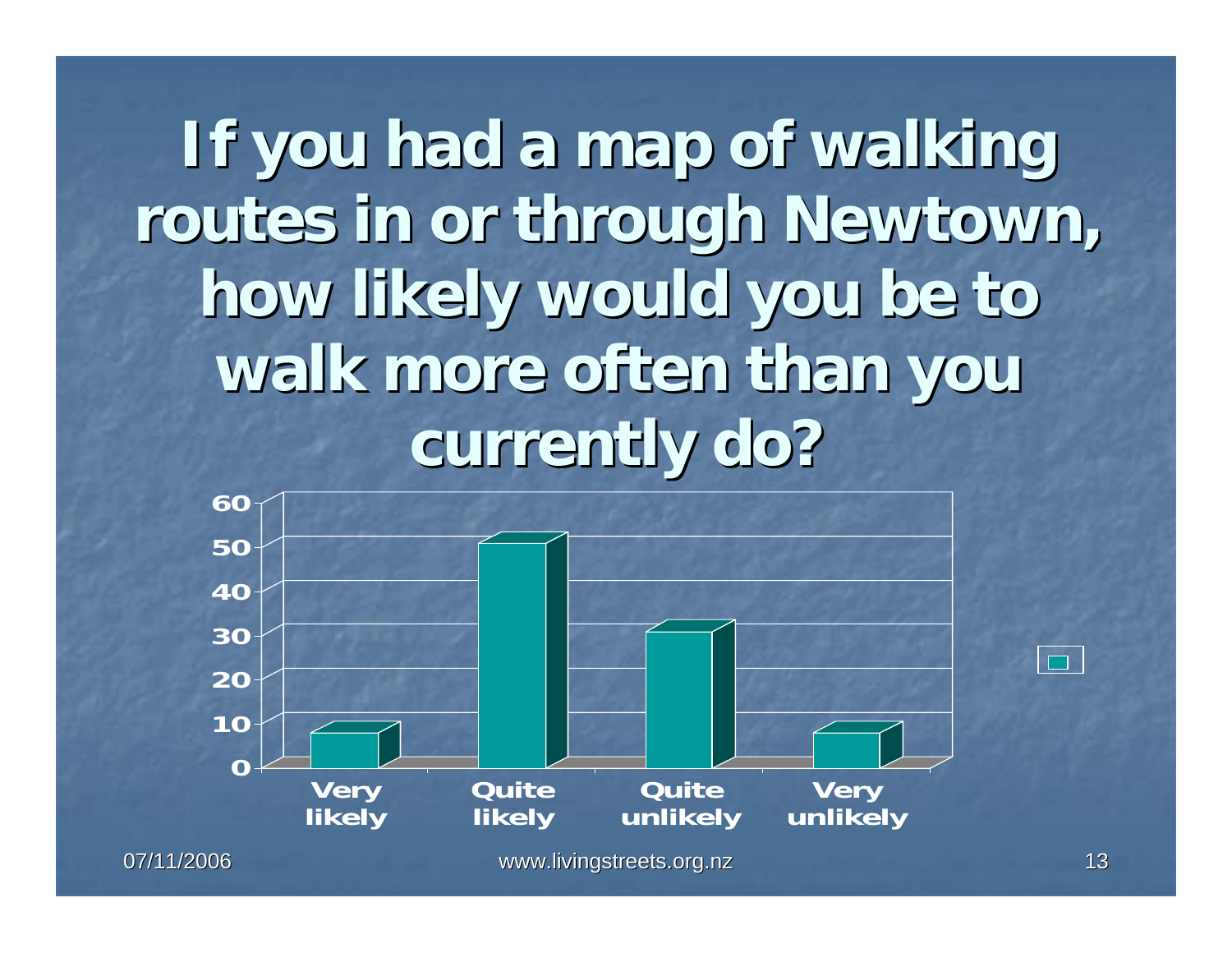# The Map





07/11/2006 07/11/2006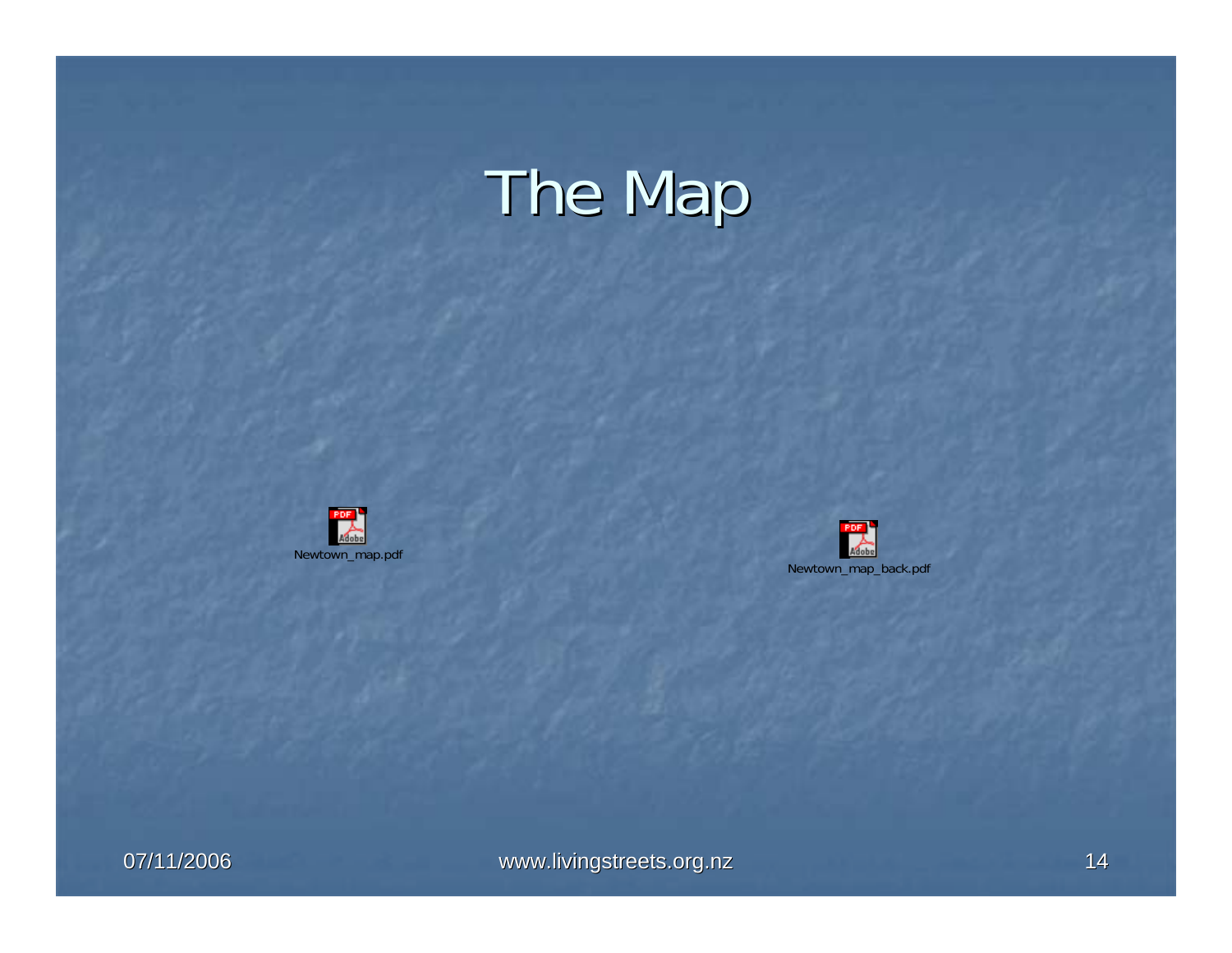

07/11/2006 07/11/2006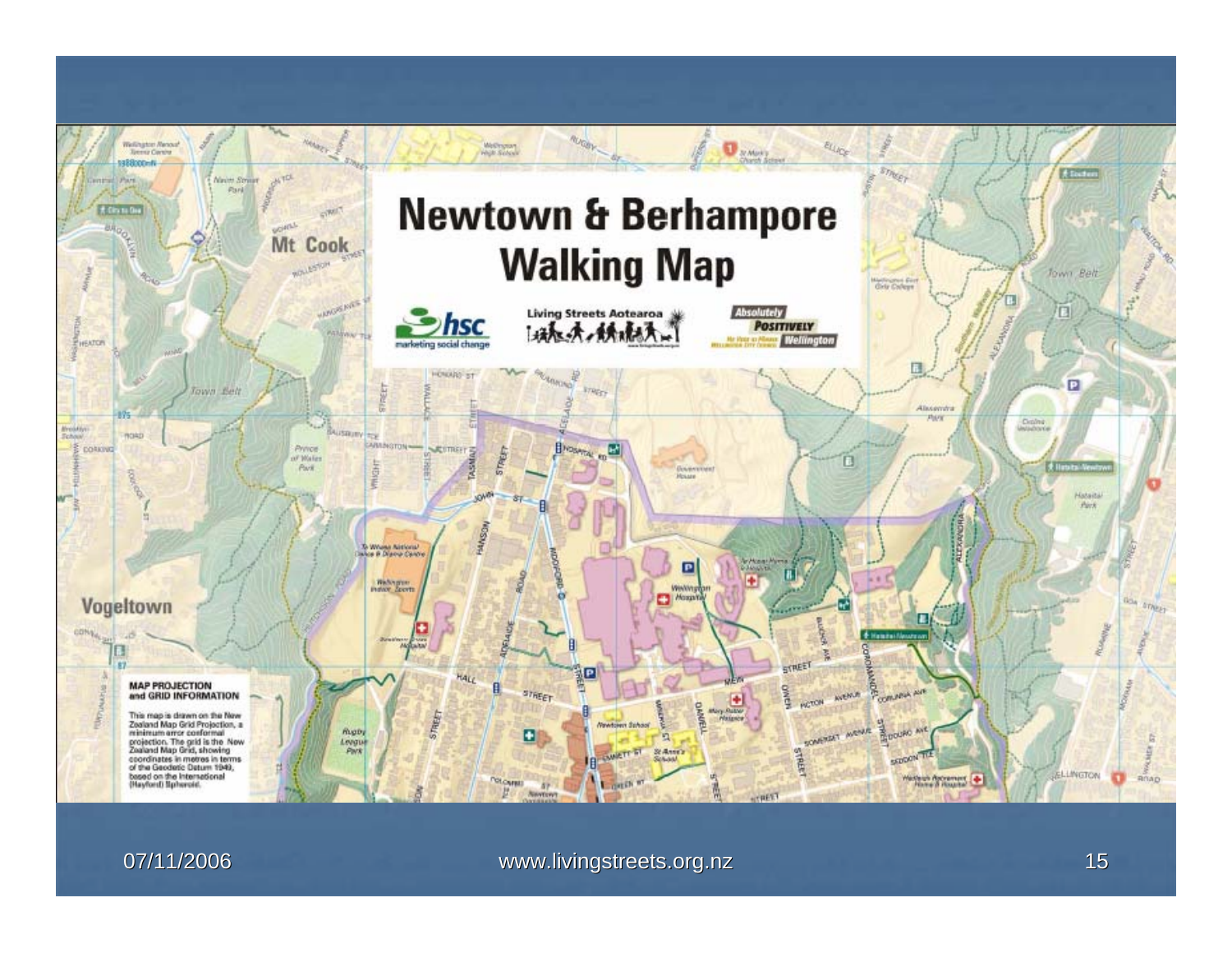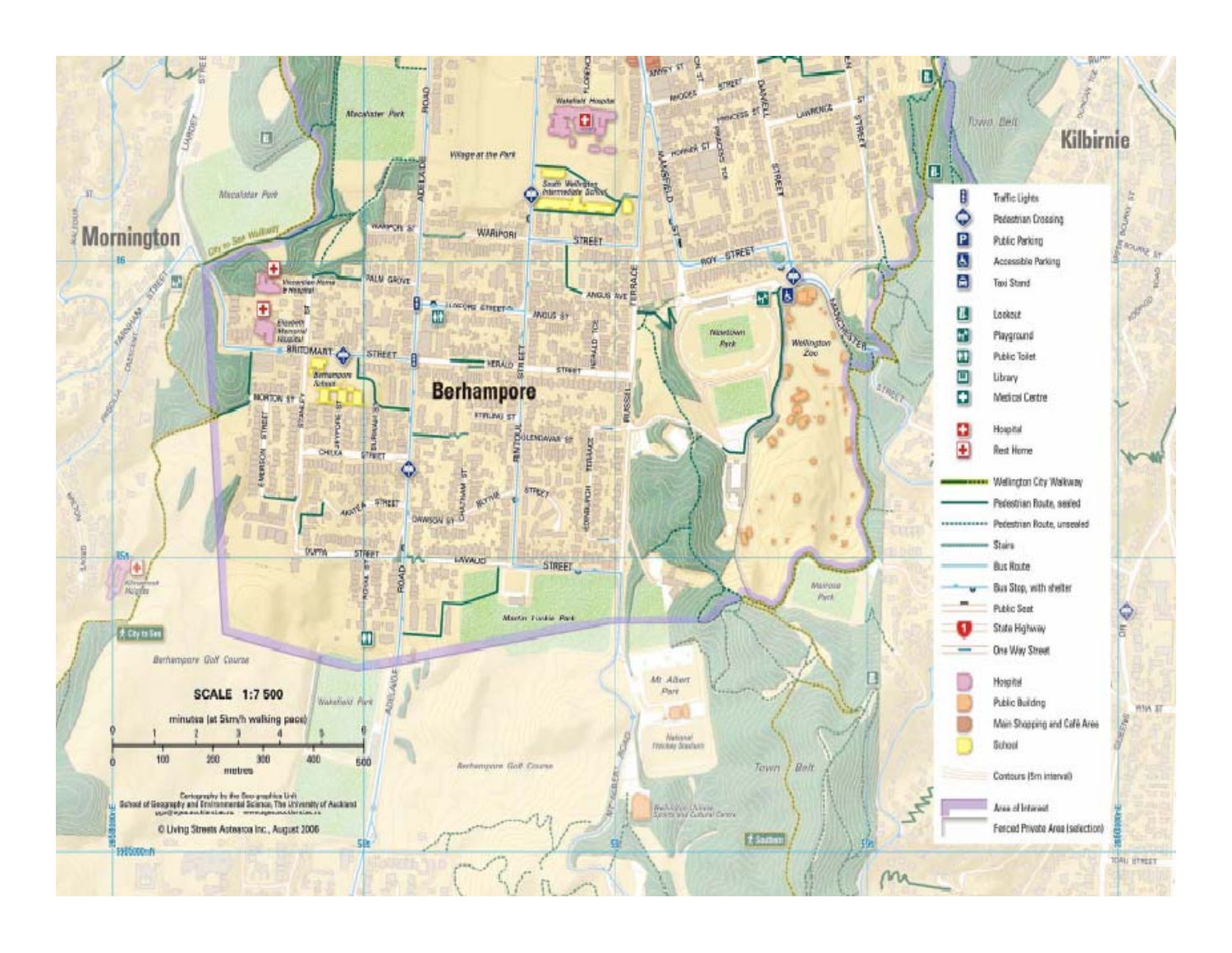

07/11/2006 07/11/2006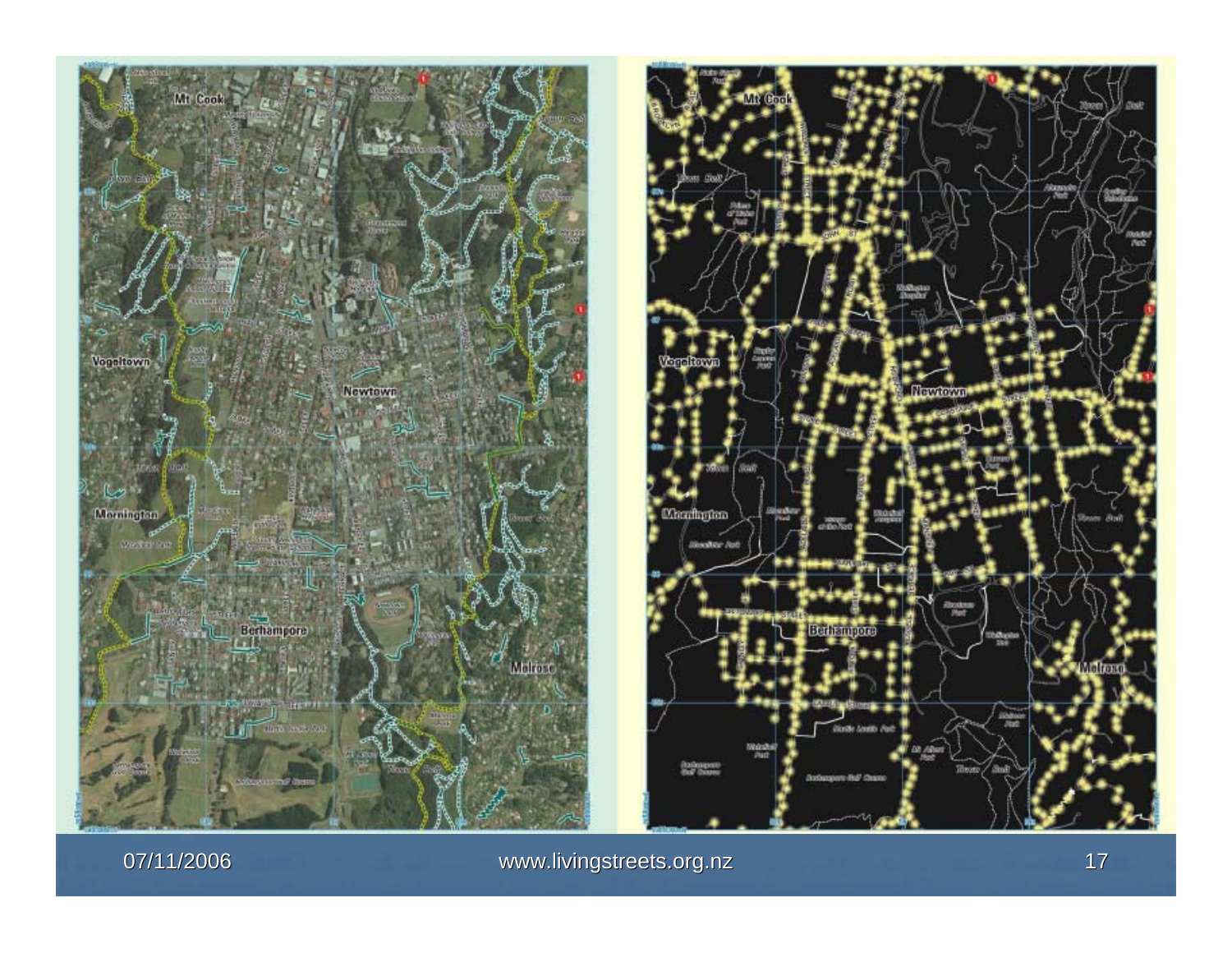#### **Acknowledgements Map Projection Compilation Notes** Street Light - Wellington City Walkway Living Streets Actearoa is If you find any errors on this Thematic information This map is drawn on the New grateful for the assistance map or would like to make any Zealand Map Grid Projection, a compiled from field checks Pedestrian Route, sealed given by residents and other suggestions, please contact undertaken by Living Streets minimum error conformal Pedestrian Route, sealed individuals, local groups and Living Streets at: ---- Pedestrian Route, unsealed Actearoa inc during Julyprojection. organisations, and official August 2006 and from digital Pedestrian Route, unsealed bodies in the preparation of Living Streets Actearon Inc. date held by Wellington City **Grid Information** this map. PU BOX 20-424 Council. Topographical Wellington information derived from **SCALE 1:15 000 SCALE 1:15 000** While every effort has been newtown@living.streets.org.nz The grid is the New Zealand Wellington City Council data, made to make this map as Map Grid, showing metres metros 2006. All feedback received by 31 coordinates in metres in terms accurate and up-to-date as **Sing** December 2006 will go into a 300 smn possible, no responsibility can of the Geordetic Datum 1949. be taken for any errors or draw for a \$100 Now World based on the International omissions, and the marking of **Voucher!** (Hayford) Spheroid. Cartography by the Geographics Unit<br>School of Geography and Environmental School of Auckland<br>- gav@epes.suckland.ac.ac - www.ugas.auskland.ac.ac Catagraphy by the Geographics Unit<br>School of Geography and Environmental School of Auckland<br>gov@sges.suckland.co.nz - www.ages.auckland.com env road or path is no indication of a right of way. C Living Streets Aotearoa Inc., August 2006 Living Streets Aotearoa Living Streets Aotearoa Inc. **Map Project Sponsors** ( ( 大 , 妖 , 妖 , 大 ) **Our Vision** Why Walk? **Newtown & Berhampore** Living Streets Aotearoa Inc Exercise can keep our body, hearet & mind in top More people walking more often & enjoying public www.livingstreets.org.nz shape! Find 30-60 minutes in your day to get the places - young and old, fast and slow, walking, **Walking Map** following benefits: sitting and standing, commuting, shopping, \* Cardiovascular health between appointments, for exercise, for leisure **Living Streets Aotearoa** and for pleasure.

Walking is the First Mode of Transport - all the rest are alternatives.

This map has been produced by Living Streets Actearoa Inc to help people walk around Newtown and Berhampore. Walking as a means of transport and for leisure is healthy, accessible, cheap, sociable and environmentally friendly.

Use this map to see help you walk to the shops, to the health centre or the hospital. Follow the tracks into the Town Belt, or along the City-to-Sea, Southern or Hataitai-Newtown Walkways. Walk to Kilbirnie (roughly 25 minutes), Island Bay (45 minutes), Brooklyn (30 minutes), the City Centre (30 minutes), & perhaps eatch the bus back (bus stops are marked on the map).

For more ideas about walking, check out our website:

### www.livingstreets.org.nz

#### The more people walk, the safer our streets!

- \* Muscular strength
- \* Healthy bones
- \* Energy expenditure
- \* Posture
- \* Relaxation
- \* Social life talk while you walk; join a walking group
- \* Local knowledge
- \* Self-esteem

### **How to Start**

- A step-by-step approach:
- \* Make it a habit
- \* Be flexible
- \* Avoid boredom choose different routes from the man
- \* Challenge yourself walk briskly for at least 20 minutes
- \* Write it down use your calendar or diary to help you stay motivated
- \* With a little help friends, family, partner, dog. Seek moral support - it will help you stick with it
- \* Be patient it can take up to six weeks to feel the benefits of regular walking

### **Wellington City Council** www.wcc.govt.nz

14 未付付

**Absolutely POSITIVELY Wellington ME HERT ET FÖRE** 

**Health Sponsorship Council** www.hsc.org.nz



**PEACE CITY, SUES, The Chaversity of Aucklined 2006 Edition 1 - 2006** 

07/11/2006 07/11/2006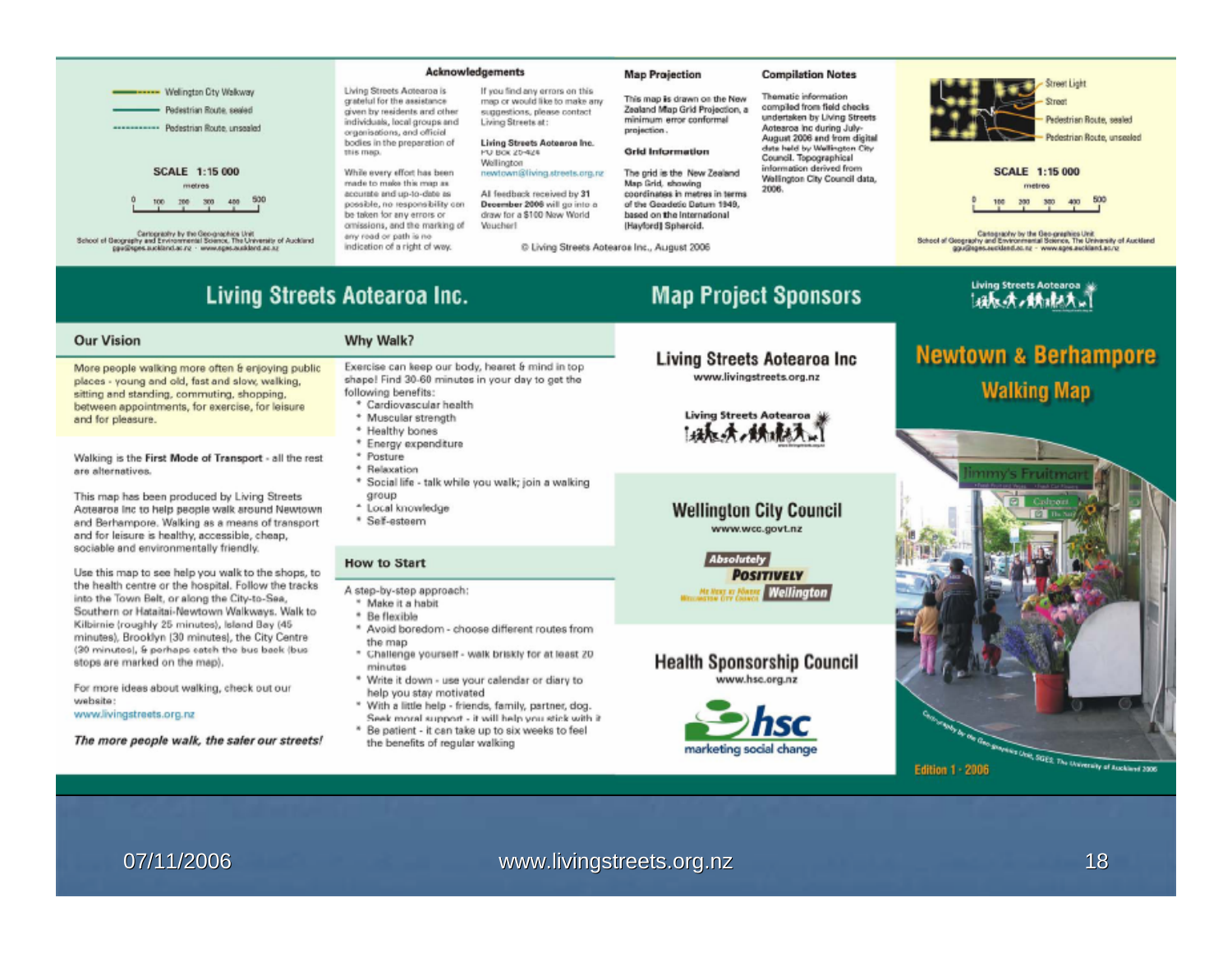## The Next Steps



### **Evaluation**